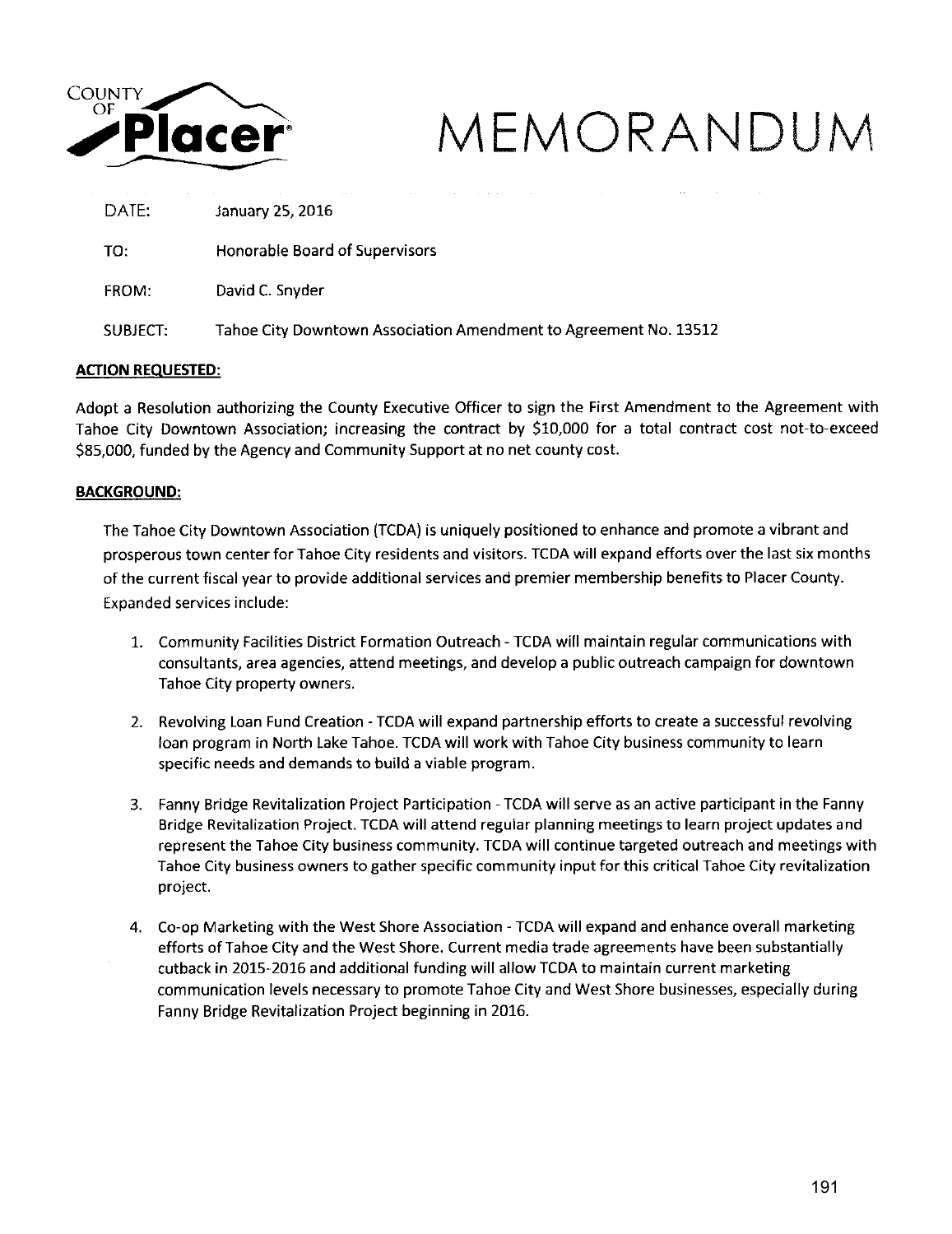TCDA AMENDMENT BOS JANUARY 26, 2016 **PAGE 2** 

### **ENVIRONMENTAL IMPACT:**

These actions are for the approval of a services contract only. As such it does not constitute a project and is exempt pursuant to the California Environmental Quality Act Guidelines (CEQA) section 15061 (b)(3). Any subsequent projects as defined under CEQA that the TCDA or Placer County may perform are subject to CEQA.

 $\sim 10^7$ 

### **FISCAL IMPACT:**

Funding of \$10,000 to pay for costs related to formation of the Community Facilities District is included in the FY 2015-16 County Executive Office's Community and Agency Support budget.

Attachment 1- Resolution Authorizing the County Executive to Sign Amendment Attachment 2- Exhibit A- Scope of Work

 $\sim 10^{11}$  m  $^{-1}$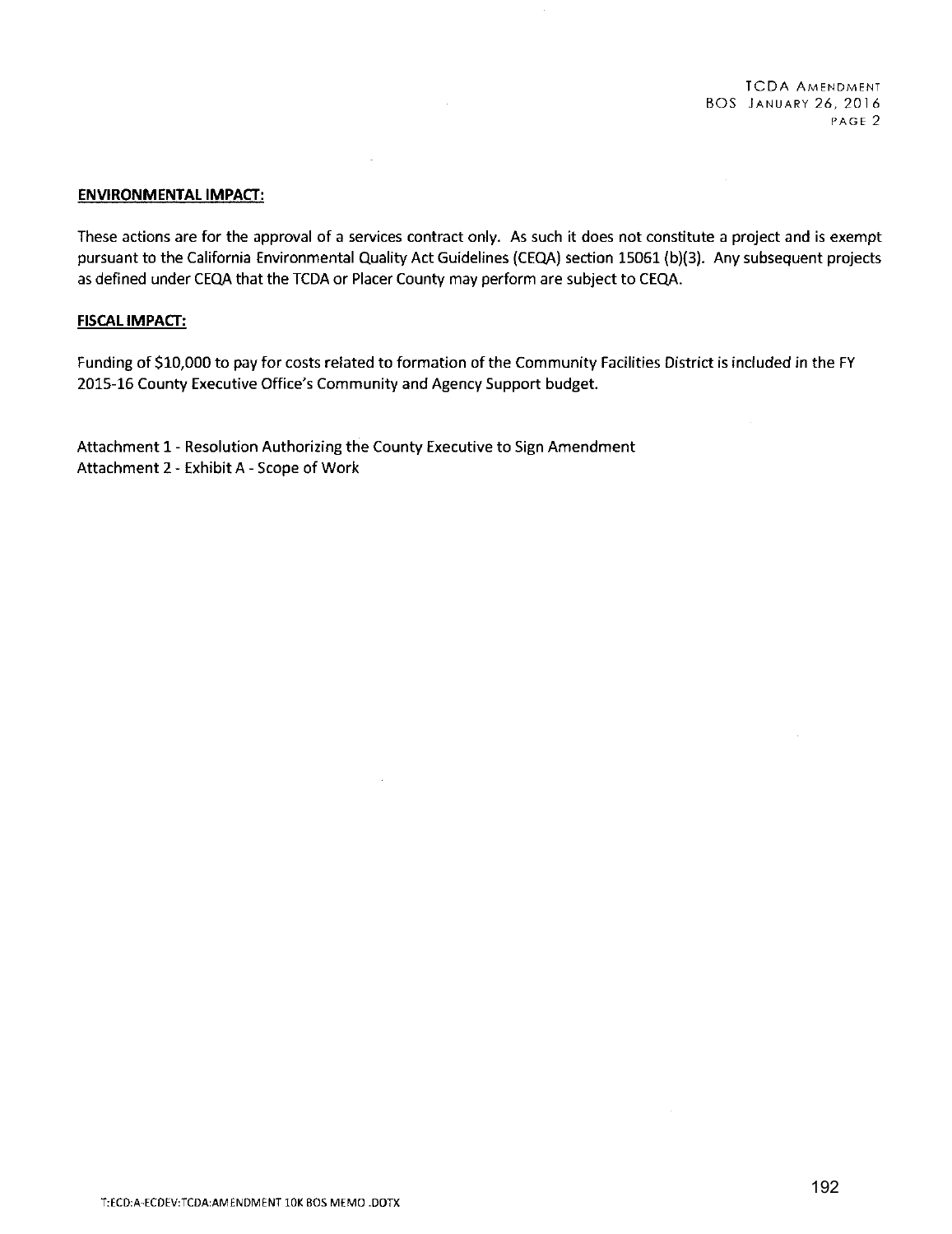# **Before the Board of Supervisors County of Placer, State of California**

In the matter of:

Resolution No:

A RESOLUTION AUTHORIZING THE COUNTY EXECUTIVE OFFICER TO SIGN THE FIRST AMENDMENT TO THE AGREEMENT WITH TAHOE CITY DOWNTOWN ASSOCIATION; INCREASING THE CONTRACT BY \$10,000 FOR A TOTAL CONTRACT COST NOT-TO-EXCEED \$85,000, FUNDED BY THE AGENCY AND COMMUNITY SUPPORT AT NO NET COUNTY COST.

The following RESOLUTION was duly passed by the Board of Supervisors of the County of Placer at a regular meeting held on \_\_\_\_\_\_\_\_\_\_\_\_\_\_\_\_\_\_, by the following vote on roll call:

Ayes:

Noes:

Absent:

Signed and approved by me after its passage.

Chair, Board of Supervisors

Attest: Clerk of said Board

WHEREAS, the Board approves the attached First Amendment to the Agreement with Tahoe City Downtown Association, increasing the contract by \$10,000 for a total contract cost not-toexceed \$85,000.

WHEREAS, sufficient funds are available, funded by the Community and Agency Support at no net county cost.

NOW, THEREFORE, BE IT RESOLVED, that the Board of Supervisors approves the authorization of the County Executive Officer or Designee to amend the services contract between the Office of Economic Development and the Tahoe City Downtown Association in the amount of \$10,000.